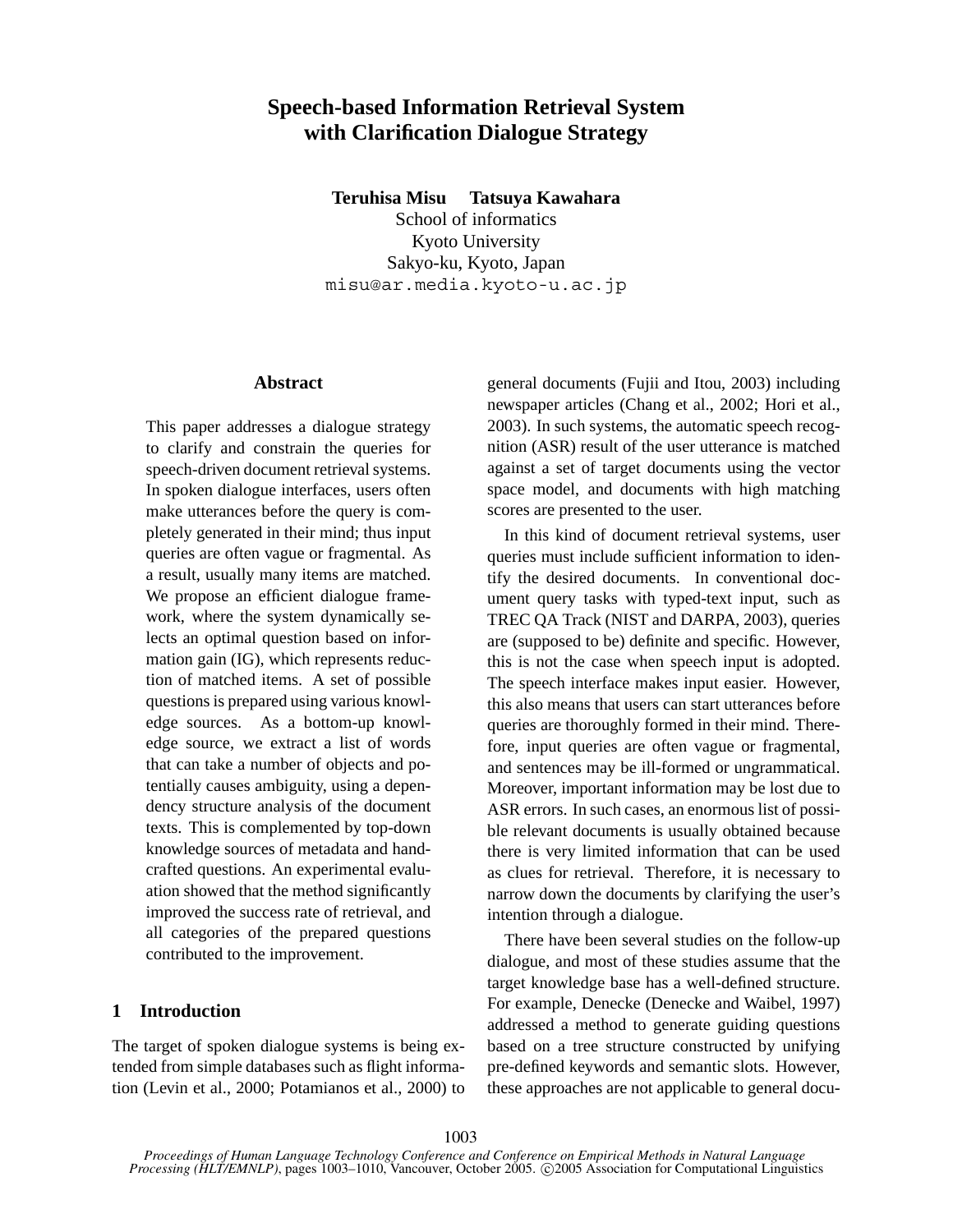

Figure 1: System overview

ment sets without such structures.

In this paper, we propose a dialogue strategy to clarify the user's query and constrain the retrieval for a large-scale text knowledge base, which does not have a structure nor any semantic slots. In the proposed scheme, the system dynamically selects an optimal question, which can reduce the number of matched items most efficiently. As a criterion of efficiency of the questions, information gain (IG) is defined. A set of possible questions is prepared using bottom-up and top-down knowledge sources. As a bottom-up knowledge source, we conduct dependency structure analysis of the document texts, and extract a list of words that can take a number of objects, thus potentially causing ambiguity. This is combined with top-down knowledge sources of metadata and hand-crafted questions. The system then updates the query sentence using the user's reply to the question, so as to generate a confirmation to the user.

# **2 Document retrieval system for large-scale knowledge base**

#### **2.1 System overview**

We have studied a dialogue framework to overcome the problems in speech-based document retrieval systems. In the framework, the system can handle three types of problems caused by speech input: ASR errors, redundancy in spoken language expression, and vagueness of queries. First, the system realizes robust retrieval against ASR errors and redun-

Table 1: Document set (Knowledge Base: KB)

| Text collection        | # documents | text size<br>(byte) |
|------------------------|-------------|---------------------|
| glossary               | 4.707       | 1.4M                |
| <b>FAO</b>             | 11,306      | 12M                 |
| DB of support articles | 23.323      | 44M                 |

dancies by detecting and confirming them. Then, the system makes questions to clarify the user's query and narrow down the retrieved documents.

The system flow of these processes is summarized below and also shown in Figure 1.

- 1. Recognize the user's query utterance.
- 2. Make confirmation for phrases which may include critical ASR errors.
- 3. Retrieve from knowledge base (KB).
- 4. Ask possible questions to the user and narrow down the matched documents.
- 5. Output the retrieval results.

In this paper, we focus on the latter stage of the proposed framework, and present a clarification dialogue strategy to narrow down documents.

#### **2.2 Task and back-end retrieval system**

Our task involves text retrieval from a large-scale knowledge base. For the target domain, we adopt a software support knowledge base (KB) provided by Microsoft Corporation. The knowledge base consists of the following three kinds: glossary, frequently asked questions (FAQ), and support articles. The specification is listed in Table 1, and there are about 40K documents in total. An example of support article is shown in Figure 2.

Dialog Navigator (Kiyota et al., 2002) has been developed at University of Tokyo as a retrieval system for this KB. The system accepts a typed-text input from users and outputs a result of the retrieval. The system interprets an input sentence by taking syntactic dependency and synonymous expression into consideration for matching it with the KB. The target of the matching is the summaries and detail information in the support articles, and the titles of the Glossary and FAQ. The retrieved result is displayed to the user as the list of documents like Web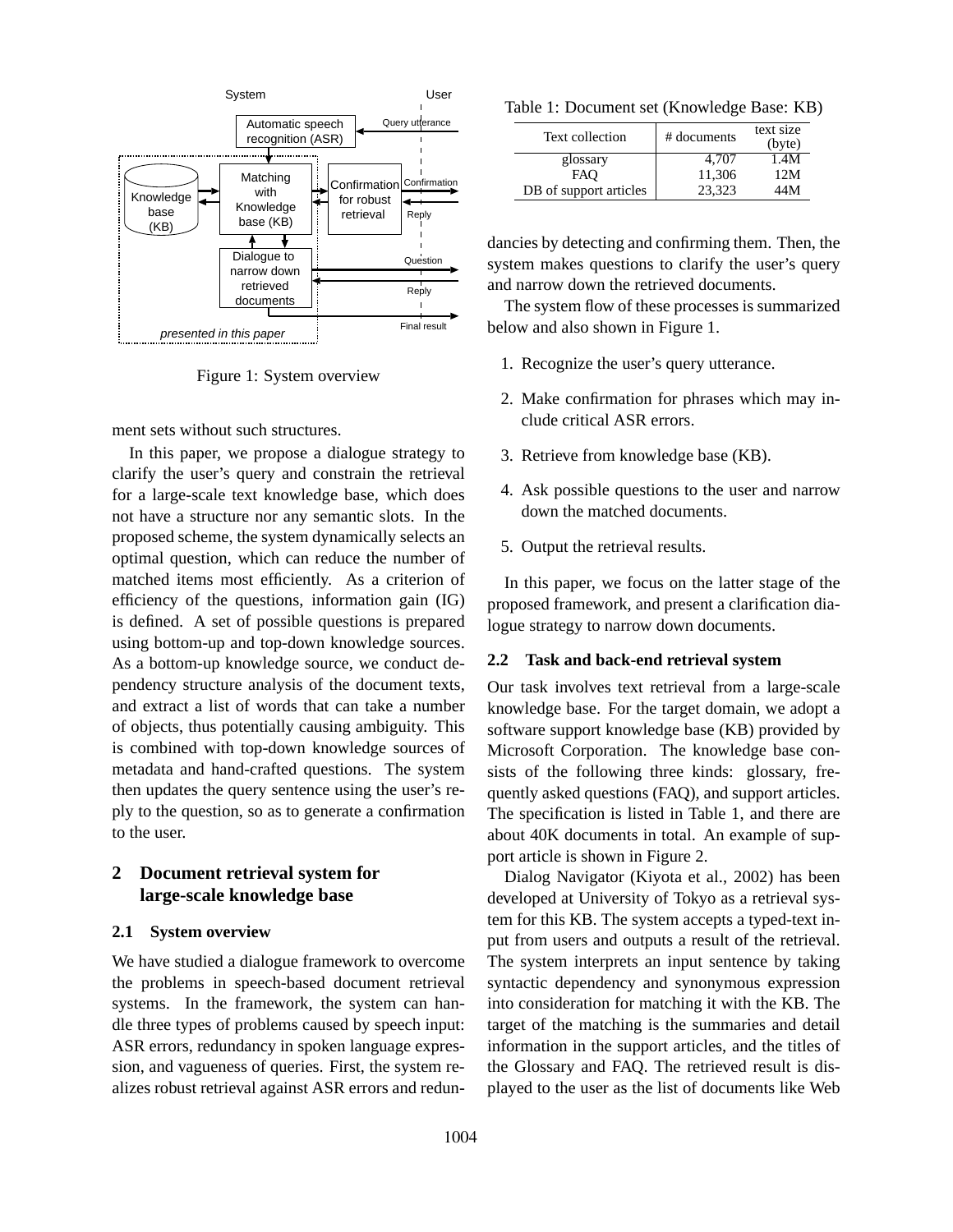| <b>Use Speech Recognition in Windows XP</b><br>The information in this article applies to:                                                                                                                                                                                                                                                          |
|-----------------------------------------------------------------------------------------------------------------------------------------------------------------------------------------------------------------------------------------------------------------------------------------------------------------------------------------------------|
| • Microsoft Windows XP Professional                                                                                                                                                                                                                                                                                                                 |
| • Microsoft Windows XP Home Edition                                                                                                                                                                                                                                                                                                                 |
| <b>Summary:</b> This article describes how to use speech<br>recognition in Windows XP. If you installed speech<br>recognition with Microsoft Office XP, or if you pur-<br>chased a new computer that has Office XP installed,<br>you can use speech recognition in all Office pro-<br>grams as well as other programs for which it is en-<br>abled. |
| <b>Detail information:</b> Speech recognition enables the op-<br>erating system to convert spoken words to written<br>text. An internal driver, called a speech recognition<br>engine, recognizes words and converts them to text.<br>The speech recognition engine                                                                                 |

search engines. Since the user has to read detail information of the retrieved documents by clicking their icons one by one, the number of items in the final result is restricted to about 15.

In this work, we adopt Dialog Navigator as a back-end system and construct a spoken dialogue interface.

# **3 Dialogue strategy to clarify user's vague queries**

# **3.1 Dialogue strategy based on information gain (IG)**

In the proposed clarification dialogue strategy, the system asks optimal questions to constrain the given retrieval results and help users find the intended ones. Questions are dynamically generated by selecting from a pool of possible candidates that satisfy the precondition. The information gain (IG) is defined as a criterion for the selection. The IG represents a reduction of entropy, or how many retrieved documents can be eliminated by incorporating additional information (a reply to a question in this case). Its computation is straightforward if the question classifies the document set in a completely disjointed manner. However, the retrieved documents may belong to two or more categories for

some questions, or may not belong to any category. example, some documents in our KB are related h multiple versions of MS-Office, but others may irrelevant to any of them. Moreover, the matchscore of the retrieved documents should be taken in account in this computation. Therefore, we de-IG  $H(S)$  for a candidate question S by the foling equations.

$$
H(S) = -\sum_{i=0}^{n} P(i) \cdot \log P(i)
$$

$$
P(i) = \frac{|C_i|}{\sum_{i=0}^{n} |C_i|}
$$

$$
|C_i| = \sum_{D_k \in i} CM(D_k)
$$

Here,  $D_k$  denotes the  $k$ -th retrieved document by tching the query to the KB, and  $CM(D)$  denotes the matching score of document D. Thus, C*<sup>i</sup>* represents the number of documents classified into category  $i$  by candidate question  $S$ , which is weighted with the matching score. The documents that are not related to any category are classified as category 0.

The system flow incorporating this strategy is summarized below and also shown in Figure 3.

- 1. For a query sentence, retrieve from KB.
- 2. Calculate IG for all possible candidate questions which satisfy precondition.
- 3. Select the question with the largest IG (larger than a threshold), and ask the question to the user. Otherwise, output the current retrieval result.
- 4. Update the query sentence using the user's reply to the question.
- 5. Return to 1.

This procedure is explained in detail in the following sections.

# **3.2 Question generation based on bottom-up and top-down knowledge sources**

We prepare a pool of questions using three methods based on bottom-up knowledge together with topdown knowledge of KB. For a bottom-up knowledge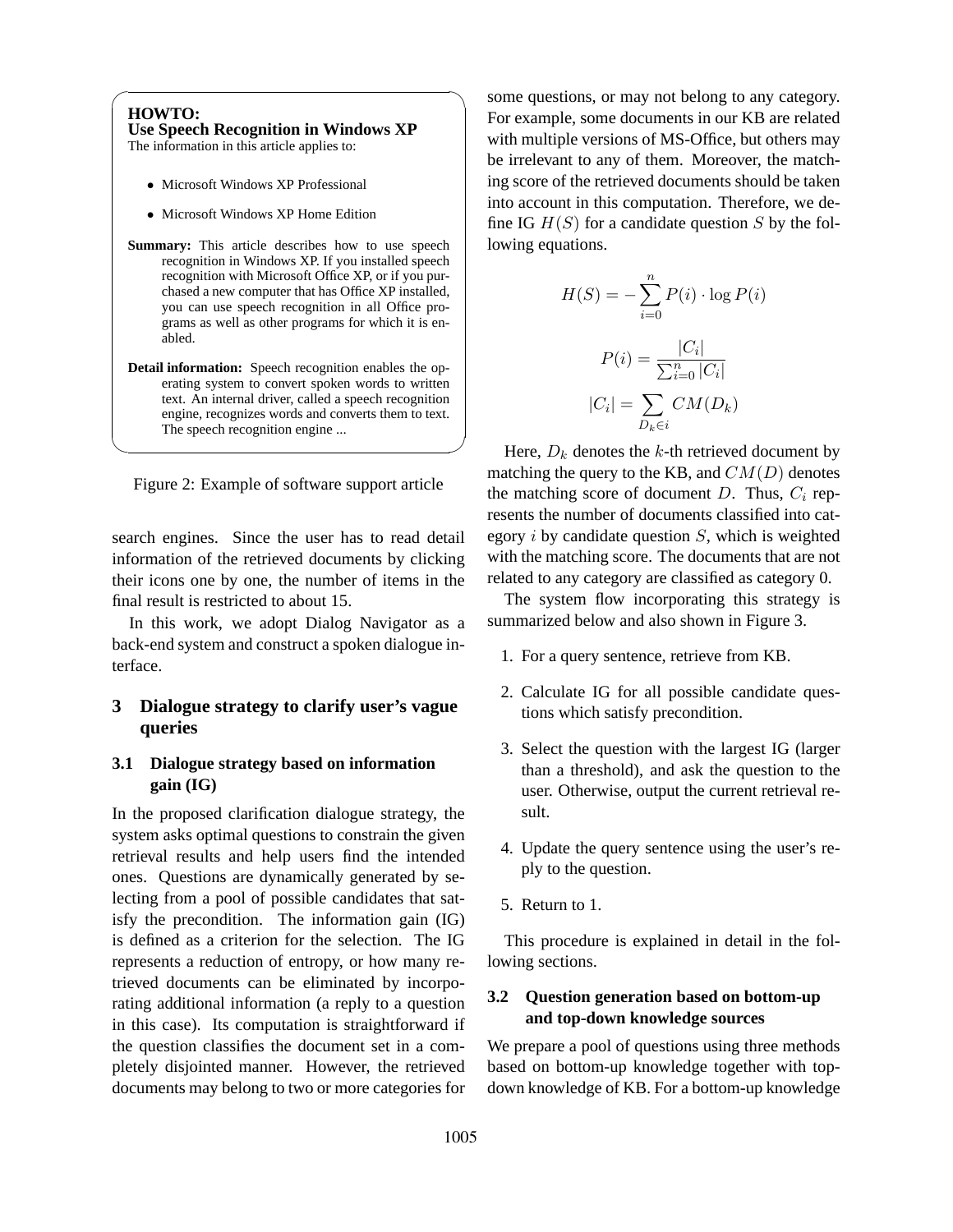

Figure 3: Overview of query clarification

Table 2: Examples of candidate questions (Dependency structure analysis: method 1)

| Question               | Precondition                      | Ratio of<br>applicable doc. | IG   |
|------------------------|-----------------------------------|-----------------------------|------|
| What did you delete?   | Query sentence includes "delete"  | 2.15(%)                     | 7.44 |
| What did you install?  | Query sentence includes "install" | 3.17(%)                     | 6.00 |
| What did you insert?   | Query sentence includes "insert"  | 1.12(%)                     | 7.12 |
| What did you save?     | Query sentence includes "save"    | 1.81(%)                     | 6.89 |
| What is the file type? | Query sentence includes "file"    | 0.94(%)                     | 6.00 |
| What did you setup?    | Query sentence includes "setup"   | 0.69(%)                     | 6.45 |

source, we conducted a dependency structure analysis on KB. As for top-down knowledge, we make use of metadata included in KB and human knowledge.

# **3.2.1 Questions based on dependency structure analysis (method 1)**

This type of question is intended to clarify the modifier or object of some words, based on dependency structure analysis, when they are uncertain. For instance, the verb "delete" can have various objects such as "application program" or "address book". Therefore, the query can be clarified by identifying such objects if they are missing. However, not all words need to be confirmed because the modifier or object can be identified almost uniquely for some words. For instance, the object of the word "shutdown" is "computer" in most cases in this task domain. It is tedious to identify the object of such words. We therefore determine the words to be confirmed by calculating entropy for modifier-head pairs from the text corpus. The procedure is as follows.

- 1. Extract all modifier-head pairs from the text of KB and query sentences (typed input) to another retrieval system<sup>1</sup> provided by Microsoft Japan.
- 2. Calculate entropy  $H(m)$  for every word based on probability  $P(i)$ . This  $P(i)$  is calculated with the occurrence count  $N(m)$  of word m that appears in the text corpus and the count  $N(i, m)$  of word m whose modifier is i.

$$
H(m) = -\sum_{i} P(i) * \log P(i)
$$

$$
P(i) = \frac{N(i, m)}{N(m)}
$$

 $N(m)$ 

<sup>1</sup> http://www.microsoft.com/japan/enable/nlsearch/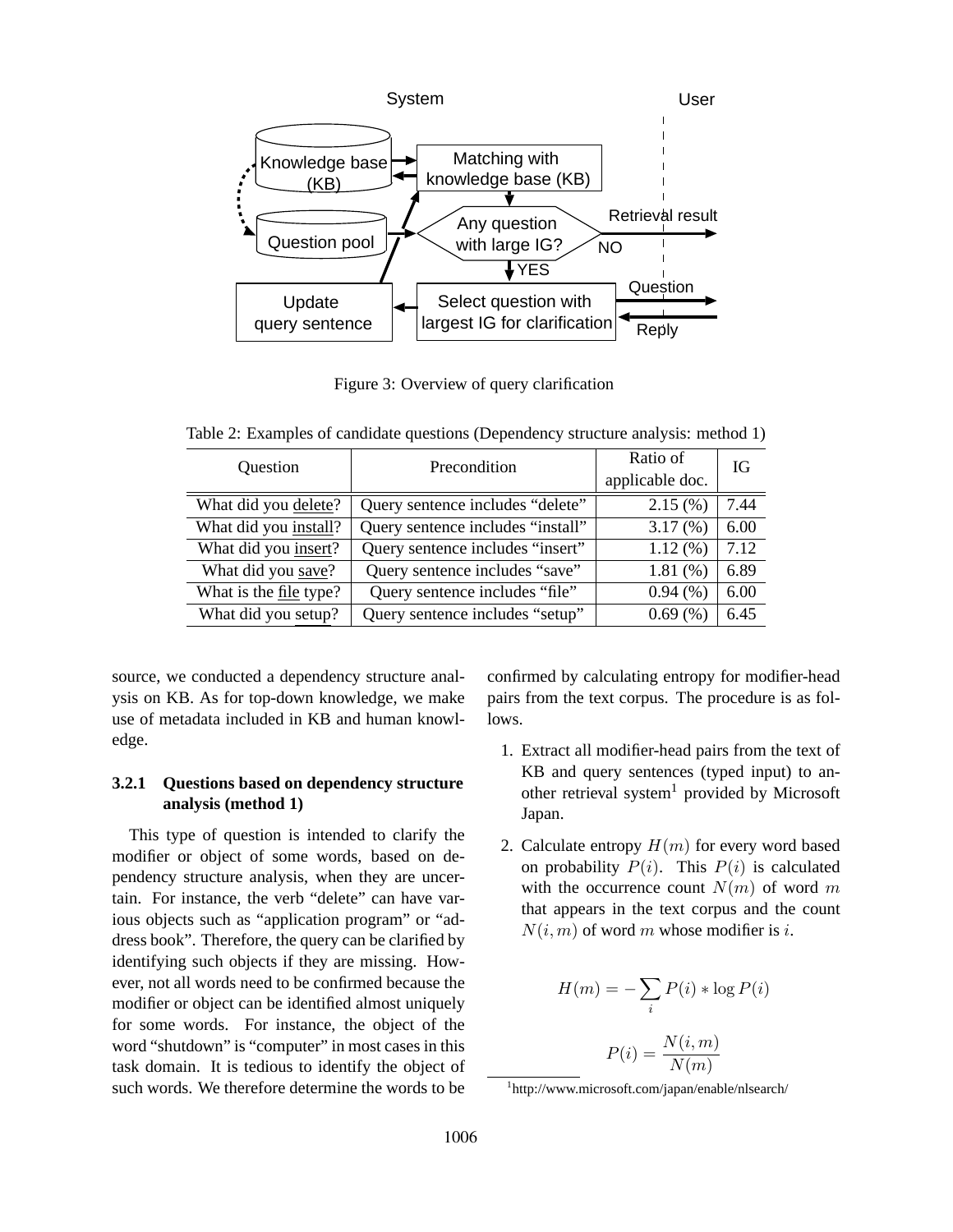| Question                                                         | Precondition                    | Ratio of<br>applicable doc. | IG   |
|------------------------------------------------------------------|---------------------------------|-----------------------------|------|
| What is the version<br>of your Windows?                          | None                            | 30.03(%)                    | 2.63 |
| What is your application?                                        | None                            | 30.28(%)                    | 2.31 |
| What is the version<br>of your Word?                             | Query sentence includes "Word"  | $3.76\,(%)$                 | 2.71 |
| What is the version<br>of your Excel?                            | Query sentence includes "Excel" | 4.13(%)                     | 2.44 |
| Table 4: List of candidate questions (Human knowledge: method 3) |                                 |                             |      |
| Question                                                         | Precondition                    | Ratio of<br>applicable doc. | IG   |
| When did the symptom occur?                                      | None                            | $15.40\,(%)$                | 8.08 |
| Tell me the error message.                                       | Query sentence includes "error" | $2.63\ (%)$                 | 8.61 |
| What do you concretely<br>want to do?                            | None                            | 6.98 $(\% )$                | 8.04 |

Table 3: Examples of candidate questions (Metadata: method 2)

As a result, we selected 40 words that have a large value of entropy. Question sentences for these words were generated with a template of "What did you ...?" and unnatural ones were corrected manually. Categories for IG calculation are defined by objects of these words included in matched documents. The system can make question using this method when these words are included in the user's query. Table 2 lists examples of candidate questions using this method. In this table, ratio of applicable document corresponds to the ratio of documents that include the words selected above, and IG is calculated using applicable documents.

# **3.2.2 Questions based on metadata included in KB (method 2)**

We also prepare candidate questions using the metadata attached to the KB. In general large-scale KBs, metadata is usually attached to manage them efficiently. For example, category information is attached to newspaper articles and books in libraries. In our target KB, a number of documents include metadata of product names to which the document applies. The system can generate question to which the user's query corresponds using this metadata. However, some documents are related with multiple versions, or may not belong to any category. Therefore, the performance of these questions greatly depends on the characteristics of the metadata.

Fourteen candidate questions are prepared using this method. Example of candidate questions are listed in Table 3. Ratio of applicable document corresponds to the ratio of documents that have metadata of target products.

# **3.2.3 Questions based on human knowledge (method 3)**

Software support is conventionally provided by operators at call centers. We therefore prepare candidate questions based on the human knowledge that has been accumulated there. This time, three kinds of questions are hand-crafted. For instance, the question "When did the symptom occur?" tries to capture key information to identify relevant documents. The categories for IG caluclation are defined using hand-crafted rules by focusing on key-phrases such as "after ..." or "during ...". Candidate questions are listed in Table 4.

An example dialogue where the system asks questions based on IG is in Figure 4.

#### **3.3 Update of retrieval query sentence**

Through the dialogue to clarify the user's query, the system updates the query sentence using the user's reply to the question. Our backend information retrieval system does not adopt simple "bag-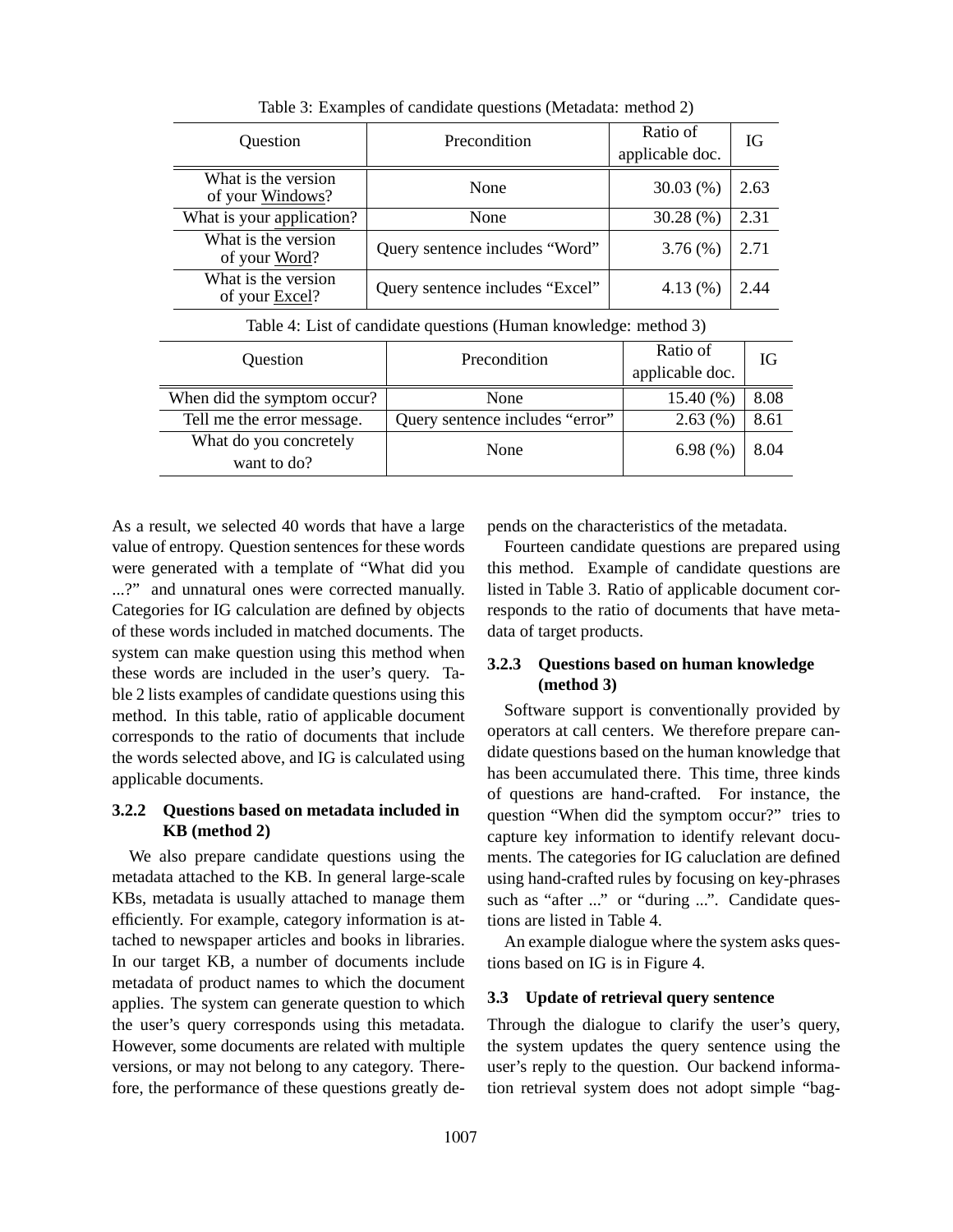| $S1$ :               | What is your problem?                                                     |  |
|----------------------|---------------------------------------------------------------------------|--|
| $U1$ :               | Too garbled to read.                                                      |  |
| (Retrieval results): |                                                                           |  |
|                      |                                                                           |  |
|                      | 1. Close button and maximize button are garbled.                          |  |
|                      | 2. Characters are garbled in Outlook Today.                               |  |
|                      | 3. Characters are garbled while inserting Japanese<br>text.               |  |
|                      | 4. VB application is garbled to read.                                     |  |
|                      |                                                                           |  |
|                      |                                                                           |  |
|                      | (Calculate IG)                                                            |  |
|                      | Candidate question 1:                                                     |  |
|                      | What is garbled to read?<br>$-IG\,5.27$                                   |  |
|                      | Candidate question 2:                                                     |  |
|                      | What is the version of your Windows? $-IG$ 1.43                           |  |
|                      | Candidate question 3:                                                     |  |
|                      | $-IG$ 2.47<br>When did the symptom occur?                                 |  |
|                      |                                                                           |  |
| S2:                  | (Select question with largest IG)                                         |  |
|                      | What is garbled to read?                                                  |  |
| U2:                  | Characters on window button.                                              |  |
| S3:                  | (Update query sentence)                                                   |  |
|                      | Retrieving with "Characters on window button are too garbled<br>to read". |  |

Figure 4: Example dialogue

of-words" model, but conducts a more precise dependency structure analysis for matching; therefore forming an appropriate query sentence is desirable rather than simply adding keywords. Moreover, it is more comprehensible to the user to present the updated query sentence than to show the sequence of ASR results. Here, the update rules of the query sentence are prepared as follows.

1. Questions based on dependency structure analysis

The user's reply is added immediately before of after the word that is the reply's modifying head. For instance, the reply to the question "What did you delete?" is inserted right after the word "delete" in the query sentence.

- 2. Questions based on metadata of KB Phrases "In {Product name} {version name}" are added to the query sentence.
- 3. Questions based on human knowledge The position where the user's reply is inserted is specified beforehand for each question candidate. For instance, the reply to the question

"Tell me the error message." is inserted right after the word "error" in the query sentence.

A dialogue example where the system updates the user's query is shown in Figure 5. In the example, the system makes confirmation "Retrieving with 'When I try to open it in explorer, I cannot open Excel 2002 file' " at the end of the dialogue before presenting the actual retrieval result.

### **3.4 Experimental evaluation**

We implemented and evaluated the proposed method. We collected a test data by 14 subjects who had not used our system Each subject was requested to retrieve support articles for 14 tasks, which consisted of prepared scenarios (query sentences were not given). The subjects were allowed to utter a query again up to twice per task if they thought an adequate retrieval result was not obtained. As a result, we collected 238 utterances for 196 (= $14 \times 14$ ) tasks in total. An example of scenario and user utterances are shown in Figure 6. The average word accuracy of ASR was 82.9%. The threshold value in IG that the system makes a question is set to 1.0 ini-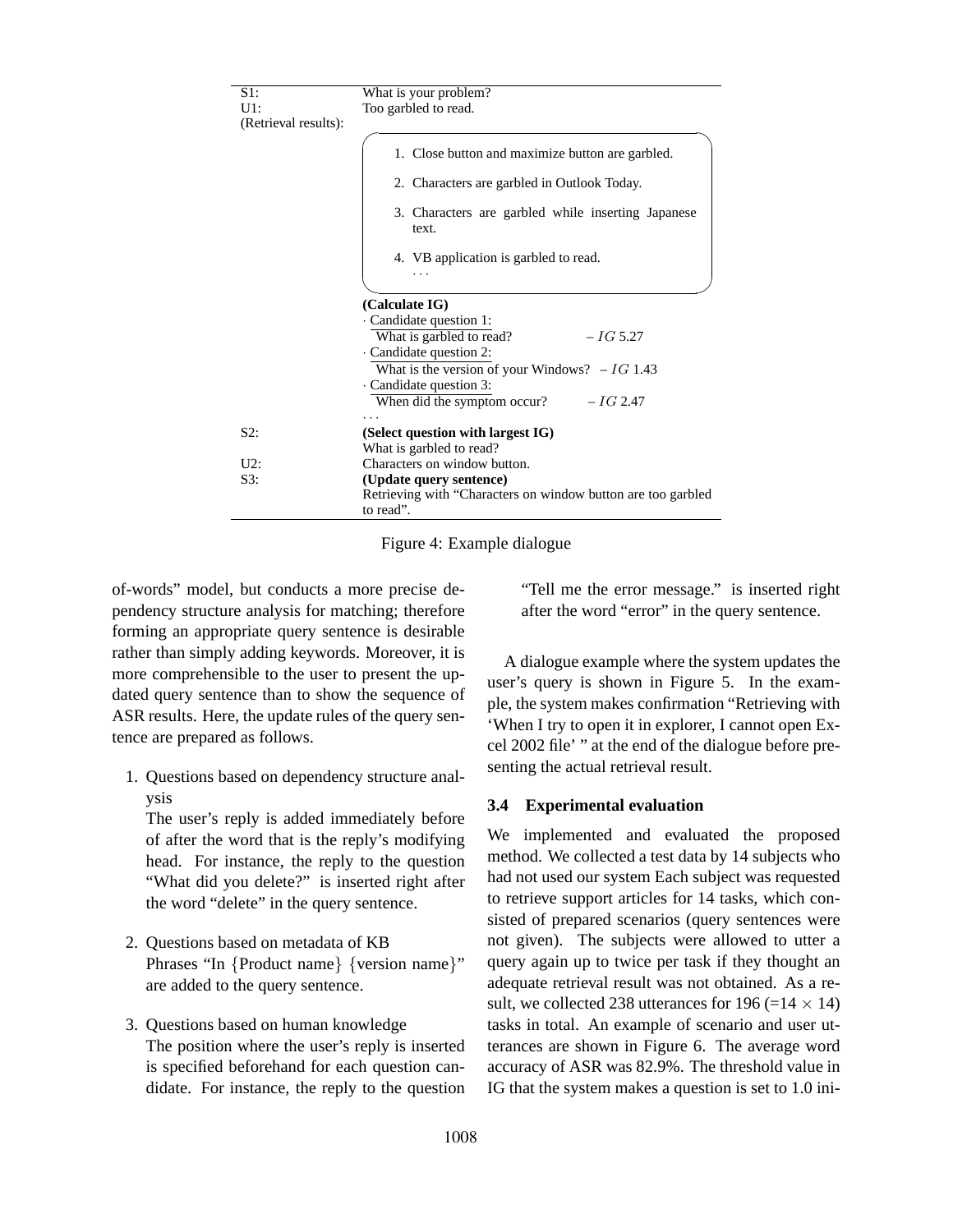| $\overline{S1}$ :        | What is your problem?                                        |
|--------------------------|--------------------------------------------------------------|
| $U1$ :                   | I cannot open the file.                                      |
| S2:                      | What is the file type? (method 1)                            |
| $U2$ :                   | Excel file.                                                  |
| (Update query sentence): | "I cannot open Excel file."                                  |
| S3:                      | What is the version of your Excel? (method 2)                |
| U3:                      | My Excel is version 2002.                                    |
| (Update query sentence): | "I cannot open Excel 2002 file."                             |
| S4:                      | When did the symptom occur? (method 3)                       |
| $U4$ :                   | Tried to open it in explorer.                                |
| S5:                      | Retrieving with "When I try to open it in explorer, I cannot |
|                          | open Excel 2002 file".                                       |

Figure 5: Query sentence update using user's reply

#### • **An example of scenario**

You are looking for restaurant in Kyoto using WWW. You have found a nice restaurant and tried to print out an image of the map showing the restaurant. However, it is not printed out. (Your browser is IE 6.0)

- **Examples of users' utterance**
	- **–** I want to print an image of map.
	- **–** I can't print out.
	- **–** I failed to print a picture in homepage using IE.
	- **–** Please tell me how to print out an image.

Figure 6: Example of scenario and user utterances

tially, and incremented by 0.3 every time the system generates a question through a dialogue session.

First, we evaluated the success rate of retrieval. We regarded a retrieval as successful when the retrieval result contained a correct document entry for the scenario. We compared the following cases.

- 1. Transcript: A correct transcript of the user utterance, prepared manually, was used as an input.
- 2. ASR result (baseline): The ASR result was used as an input.
- 3. Proposed method (log data): The system generated questions based on the proposed method, and the user replied to them as he/she thought appropriate.

We also evaluated the proposed method by simulation in order to confirm its theoretical effect. Various factors of the entire system might influence the

 $\sqrt{2\pi}$ performance in real dialogue which is evaluated by the log data. Specifically, the users might not have answered the questions appropriately, or the replies might not have been correctly recognized. Therefore, we also evaluated with the following condition.

> 4. Proposed method (simulation): The system generated questions based on the proposed method, and appropriate answers were given manually.

✒ ✑ Table 5 lists the retrieval success rate and the rank of the correct document in the retrieval result, by these cases. The proposed method achieved a better success rate than when the ASR result was used. An improvement of 12.6% was achieved in the simulation case, and 7.7% by the log data. These figures demonstrate the effectiveness of the proposed approach. The success rate of the retrieval was about 5% higher in the simulation case than the log data. This difference is considered to be caused by following factors.

1. ASR errors in user's uttered replies

In the proposed strategy, the retrieval sentence is updated using the user's reply to the question regardless of ASR errors. Even when the user notices the ASR errors, he/she cannot correct them. Although it is possible to confirm them using ASR confidence measures, it makes dialogue more complicated. Hence, it was not implemented this time.

2. User's misunderstanding of the system's questions

Users sometimes misunderstood the system's questions. For instance, to the system question "When did the symptom occur?", some user